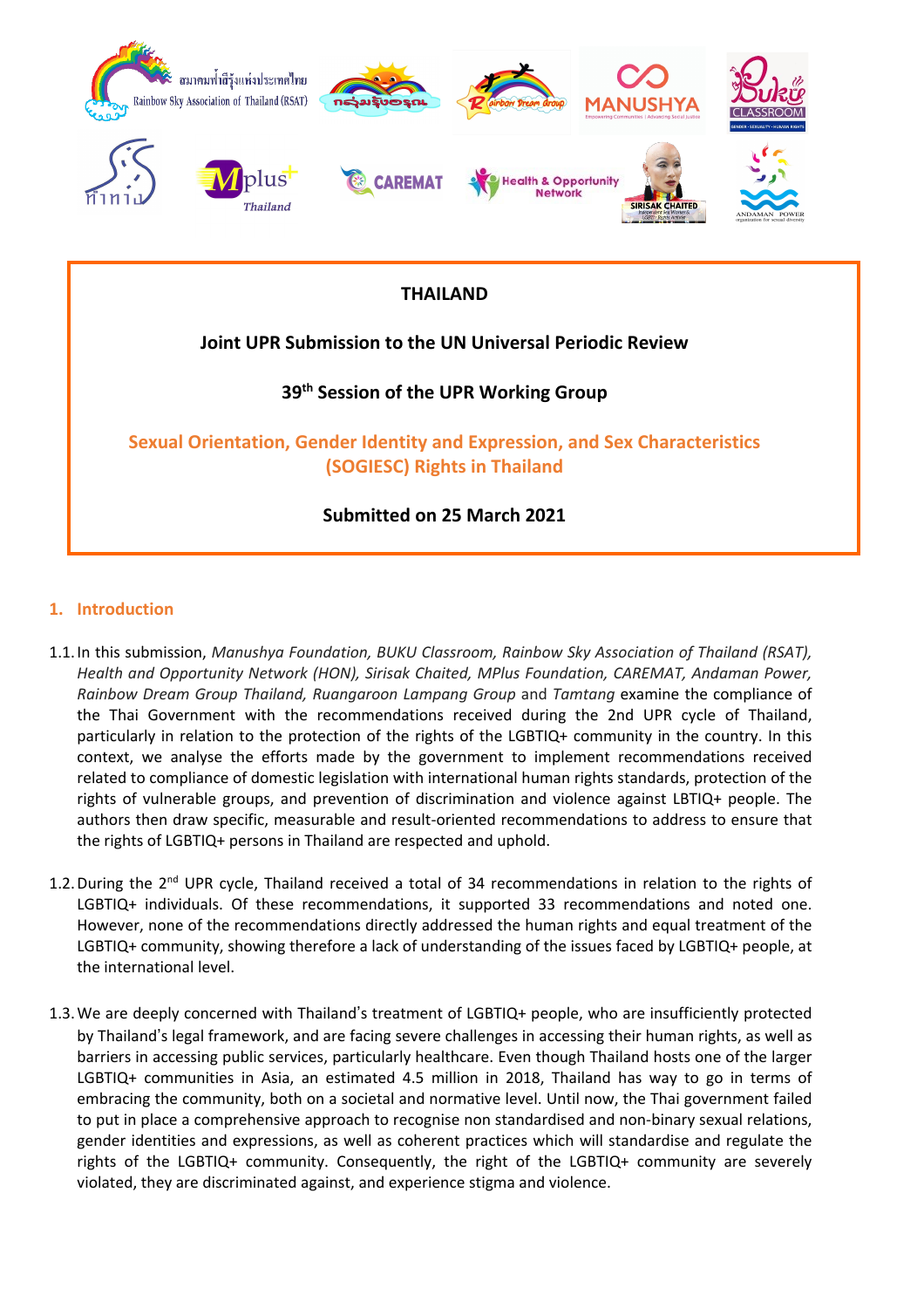

- 1.4.This submission indicates that LGBTIQ+ face severe challenges in accessing their human rights, in the following manner:
	- $\bullet$  Section 2 discusses the lack of legal framework protecting the rights of LGBTIQ+ persons, and the lack of recognition of transgender identity.
	- . Section 3 discusses the absence of legislation recognizing same sex marriages.
	- . Section 4 discusses discrimination faced by LGBTIQ+ individuals in employment, the education system, and military conscription.
	- . Section 5 discusses the discrimination and harassment faced by LGBTIQ+ individuals in the private spheres.
	- . Section 6 discusses intimidation, transphobic attacks and judicial harassment faced by LGBTIQ+ persons because of their SOGIESC status, human rights work and activism.
	- . Section 7 discusses barriers faced by LGBTIQ+ persons in accessing healthcare services.
	- . Section 8 discusses the misinterpretation of LGBTIQ+ persons are misrepresented in the media and underrepresented in politics.
	- . Section 8 discusses the impacts of COVID-19 on the lives of LGBTIQ+ individuals.
	- $\bullet$  Section 9 includes recommendations to the Thai government, addressing the challenges and rights violations discusses in foregoing sections.

## **Section 2. Lack of legal framework protecting the rights of LGBTIQ+ persons, and the lack of recognition of transgender identity**

- 2.1. During its 2<sup>nd</sup> UPR cycle, the Thai government did not receive any recommendation specifically addressing the adoption of legislation protecting the rights of LGBTIQ+ individuals. However, it received one recommendation regarding the effective implementation of the Gender Equality Act of 2015,<sup>1</sup> and one on the adoption of <sup>a</sup> comprehensive anti-discrimination law which includes all grounds for discrimination. It supported the former and noted the latter. However, the government failed to implement either of the recommendations, as evidenced below.
- 2.2. The Gender Equality Act of 2015 defines unfair gender discrimination and creates protections for people who identify themselves as male, female or of <sup>a</sup> different appearance from sex assigned at birth. The legislation has been adopted in line with the sections 4 and 27 of the 2017 Constitution of Thailand, stipulating that all persons are equal before the law and shall enjoy equal protection under the law. According to Section 27 of the Constitution, unjust discrimination against <sup>a</sup> person on the grounds of origin, race, language, sex, age, physical or health condition, personal status, economic or social standing,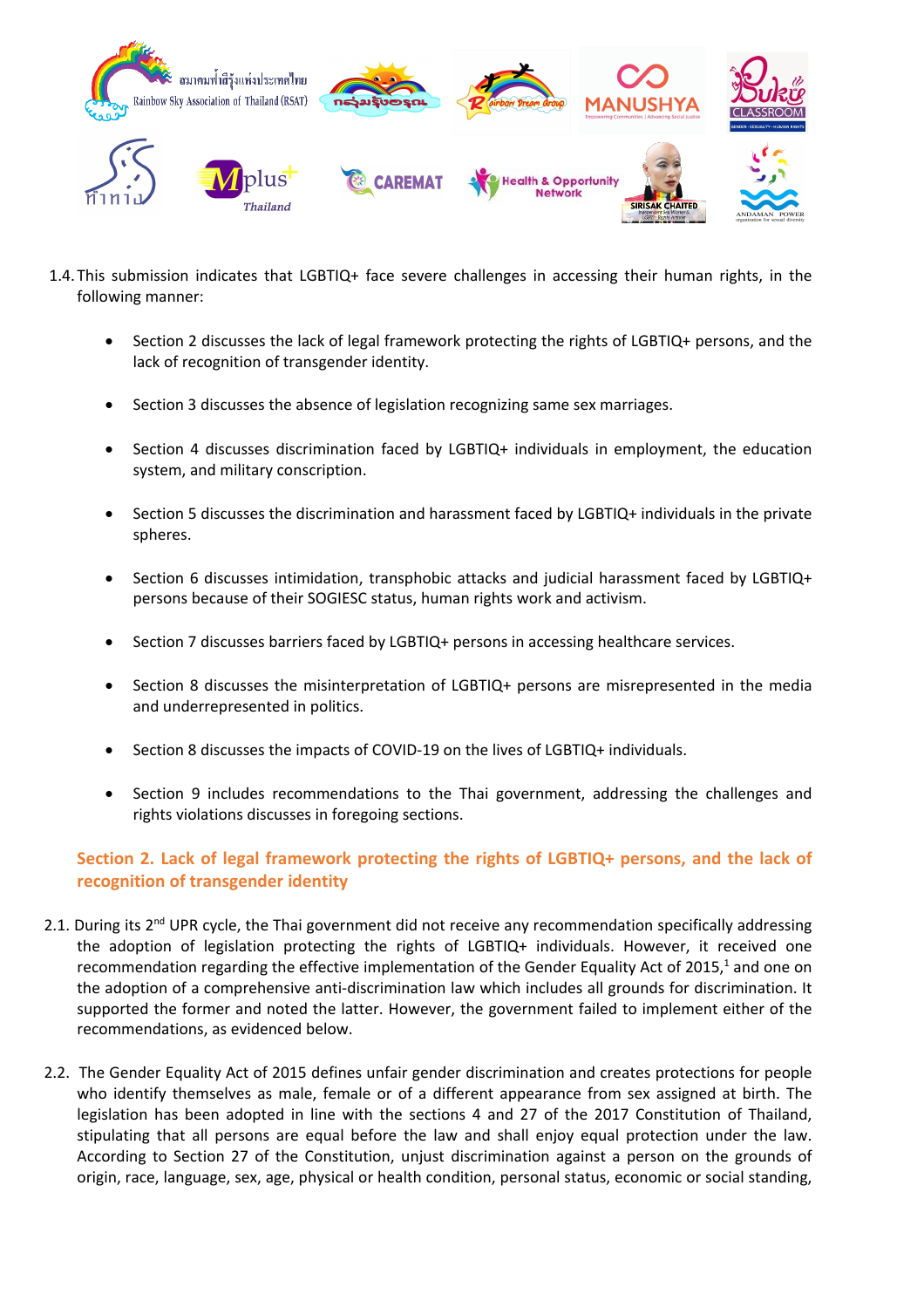

religious belief, education, or constitutional political views, shall not be permitted. Even though the constitution does not directly mention LGBTIQ+ individuals, the law indirectly protects their rights against abuse and discrimination by affirming that discrimination against people on the grounds of the difference in sex is not permitted.

- 2.3. The Gender Equality Act and its committee have proven to be in some ways helpful in bringing justice to the discriminated and marginalised. Since its introduction, the committee has taken on some cases such as discriminatory job advertisement, university students being banned from dressing in their chosen gender-specific uniforms, transgender women having job applications refused for not dressing and looking like men. However, the Act is still under-used and two challenges are observed in the Act, namely the fact that it is under dispute whether the law covers also sexual orientation and, second, the law permits discrimination if done in order to provide welfare and safety protection, in accordance with religious principles or for national security reasons. These provisions highly undermine the act and the application of equality in the country. Therefore, discrimination and abuses will continue to affect LGBTIQ+ individuals on multiple levels encompassing both on a legal and cultural level  $^2$
- 2.4. In Thailand, transgender identity is not legally recognised. The Person Name Act, 1962, prohibits making changes to one'<sup>s</sup> legal title, sex, and gender in official documents for transgender people; and allows it for intersex people under strict conditions (upon showing of medical proof of intersexuality at birth and after <sup>a</sup> gender confirmation surgery). The law is therefore inherently discriminatory as it denies transgender persons their right to identity and self-determination. In July 2019, an NGO supporting legal gender recognition for transgender people made an attempt to push for <sup>a</sup> bill that would have allowed transgender people to change their title, after they undergo sex reassignment surgery. However, Thai society is against the idea: some fear that criminals would take advantage of the law to change themselves and to avoid paying for their crimes. Others think transgender women will take this opportunity to fool men into marriage. However, those opinions are shaped without taking into consideration how long and full of difficulties the process of sex reassignment is, both on <sup>a</sup> physical and psychological point of view.
- 2.5. To achieve recognition of transgender persons, the Ministry of Social Development and Human Security (MSDHS) drafted <sup>a</sup> gender recognition bill. This bill seeks to allow transgender people to change their legal title without undergoing sex reassignment. It was submitted to the parliament in October 2020. However, while <sup>a</sup> step in the right direction, it was noted by Tunyawaj Kamolwongwat, MP from Move Forward Party, that the bill he had drafted on gender recognition was different from the government'<sup>s</sup> version, and that the law would not be able to put an end to discrimination against transgender persons.<sup>3</sup>
- 2.6. The UNDP supported study "Legal Gender Recognition in Thailand: <sup>A</sup> Legal and Policy Review" (May 2018) illustrates how the absence of <sup>a</sup> law that enables transgender people to change their title, sex or gender on official documentation can create significant barriers to social inclusion, access to health and social services and enjoyment of human rights. For example, <sup>a</sup> university refused to deliver to <sup>a</sup> transgender woman <sup>a</sup> certificate and transcripts upon completion of her degree because she submitted <sup>a</sup> photo in which she looked like a woman, while her identification documents had male gender markers <sup>4</sup>.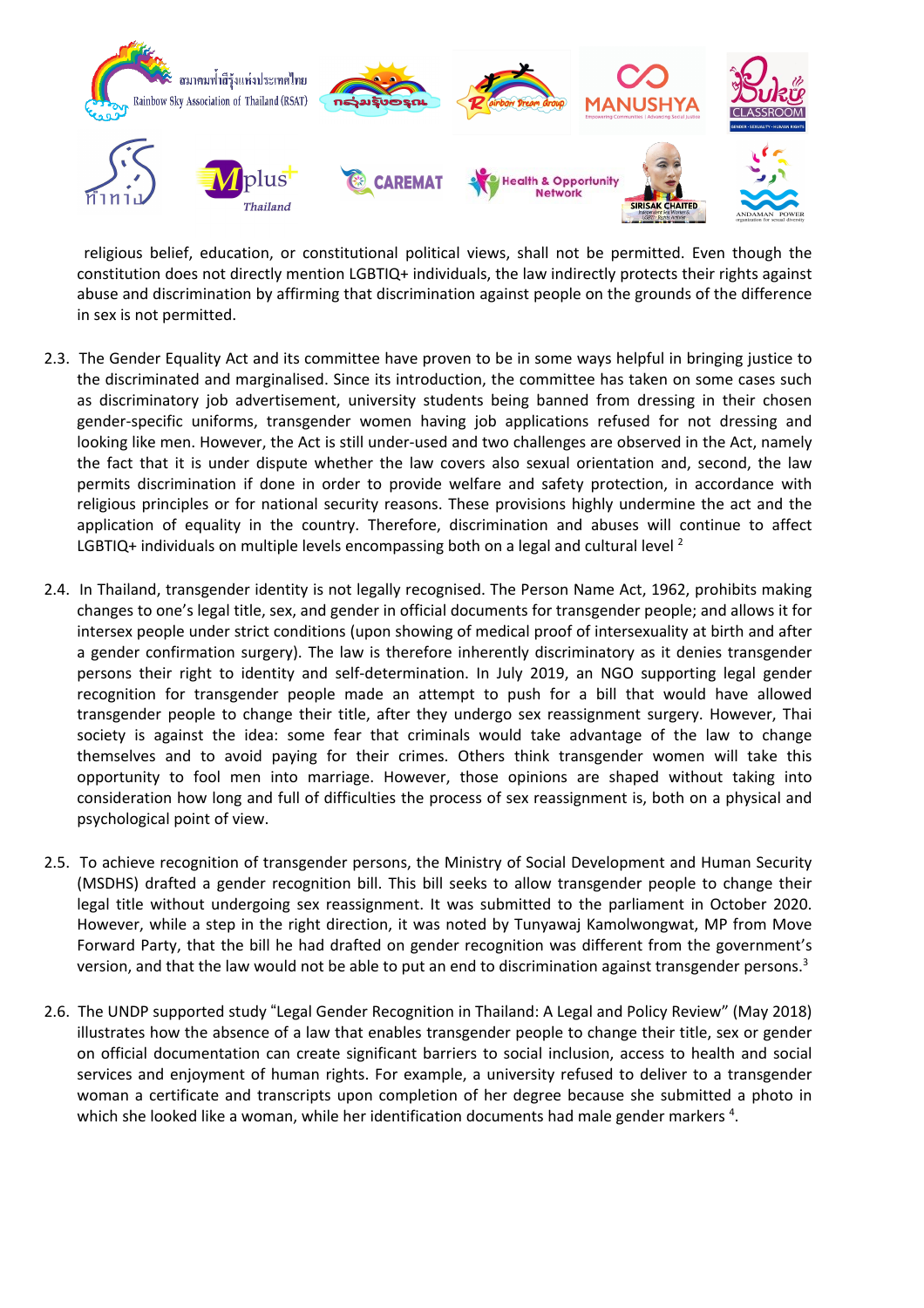

**Section 3: The absence of legislation recognising same-sex marriages**

- 3.1. During its 2<sup>nd</sup> UPR cycle, the Thai government did not receive any recommendation specifically addressing the legal recognition of same-sex marriages. However, it received one recommendation calling upon the Thai government to adopt <sup>a</sup> comprehensive anti-discrimination law which includes all grounds for discrimination. Nonetheless, the government only noted it and did not further its implementation.
- 3.2. Thai law does not recognise same-sex marriages. The Civil and Commercial Code Section 1148 stipulates that: "<sup>A</sup> marriage can take place only when <sup>a</sup> man and woman have completed their seventeenth year of age...". Mentioning man and woman, the law does not allow for same-sex-marriages, and directly infringes upon people'<sup>s</sup> right to equality and non-discrimination, principles included in the 2017 Constitution, and the Gender Equality Act of 2015. Since 2014, civil society organizations have been advocating to legalise same sex by amending Section 1148 of the Civil and Commercial Code to ensure that same sex couples would be granted equal rights and protection under the law.<sup>5</sup>
- 3.3. On 8 July 2020, the Cabinet approved the Civil Partnership Bill, which has been drafted since 2014. After being approved, the Bill was submitted to the House of Representatives Coordination Committee before it will be submitted to Parliament. Only after the bill is approved by the Parliament, it will become law. This bill allows same-sex couples to register their partnership. However, registering <sup>a</sup> civil partnership does not equal marriage, and therefore under this bill same-sex couples registered do not enjoy the same rights and protections as married couples. $^6$  Instead, the bill focuses on aspects such as adoption, acting on behalf of their partner in legal proceedings if the partner is injured or passed away, inheritance matters, alimony, and property. By not providing same-sex couples the same rights as heterosexual couples, the draft law violates Sections 4 and 27 (on equality and non-discrimination) of the Thai Constitution of 2017. As this bill does not provide marriage equality, the bill is criticized by LGBTIQ+ rights activists, who note that through this bill LGBTIQ+ couples are treated as second-class citizens.<sup>7</sup>
- 3.4. At the same time, Move Forward Party MP Tunyawat Kamolwongwat proposed <sup>a</sup> bill to amend the Civil and Commercial Code, to change the terminology in the Code to use 'spouse' instead of 'husband and wife' and 'person' instead of 'man and woman' so that individuals can be legally married regardless of their gender. If this bill would pass, all married couples, including same-sex couples would be guaranteed equal rights, duties, and protections under the law. The bill went on the parliament'<sup>s</sup> public consultation platform for the public to provide their input and comments<sup>8</sup> but the parliamentarian deliberations have been queued due to more urgent issues to be discussed at the National Assembly.<sup>9</sup> Therefore, the Foundation for SOGI Rights and Justice submitted <sup>a</sup> complaint to the Central Juvenile and Family Court towards the end of 2020, questioning the constitutionality of Section 1448 of the Civil and Commercial Code with Section 27 of the 2017 Constitution (related to equality of all persons before the law). The court hearing is scheduled on 26 April 2021. $^{10}$

## **Section 4: Discrimination faced by LGBTIQ+ individuals in employment, the education system, and military conscription**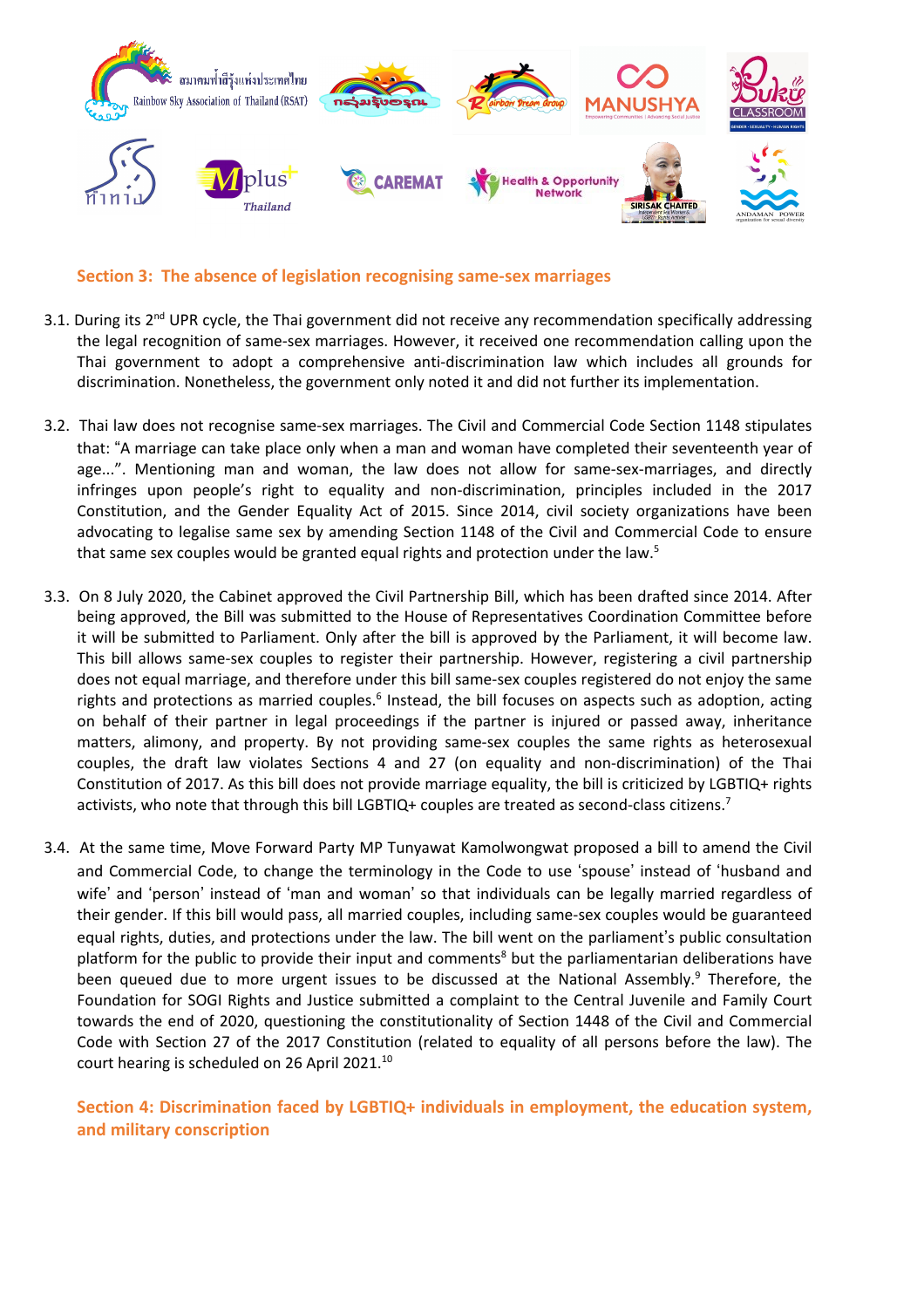

- 4.1. During its 2<sup>nd</sup> UPR cycle, the Thai government received no recommendation specifically addressing discrimination in employment or the education system on the grounds of sexual orientation and gender identity. It received, however, the recommendation to promote equal participation of all members of the society, which it supported, and to adopt an anti-discrimination law, which it noted. Additionally, the government received seven recommendations related to vulnerable groups' access to education, which it all supported. However, as evidenced below, the government failed to implement the recommendations regarding LGBTIQ+ individuals, who continue to face persistent stigma and discrimination in all stages of employment, including during the recruitment phase and in the workplace, as well as in the education system. This is problematic, as discrimination against LGBTIQ+ individuals in these areas limits their development, career advancement opportunities, leads to <sup>a</sup> pay-gap, lower job security, and limited access to social benefits. For more information about discrimination faced by LGBTIQ+ students in the education system and in the military, kindly refer to our UPR Submission on LGBTIQ+ Youth.
- 4.2. Discrimination towards LGBTIQ+ individuals in employment and in the educational system are made possible through institutions' policies, which vary. For example, certain schools allow trans teacher to work in their premises and to dress according to their preferences, while others do not. The same happens to students, who in some cases are barred from campuses due to their appearance or sexual preferences. This is possible because there are no clear guidelines on uniform policies for transgender students. Examples of discrimination due to the lack of norms is the growing number of nightclubs in major cities banning transgender persons from entering their premises, the decision taken by Thai Red Cross Society barring LGBTIQ+ people from donating blood, as well as discriminating policies and practices for LGBTIQ+ when acceding toilets.
- 4.3. Within the LGBTIQ+ community, transgender persons and masculine lesbians are usually more affected when acceding the labour market, because exclusion tends to occur at the interview stage, once their legal gender title is found to be different from their appearances. As reported by the World Bank, 3 out of 4 transgender people face discrimination during job application, such as undergo psychological test not given to other applicants, and at work. This is illustrated in the case of Thanyaluk Lerttrirak (June), <sup>a</sup> transgender woman victim of gender discrimination, who applied to Cute Press, <sup>a</sup> subsidiary of SSUP group. June'<sup>s</sup> application was denied on the ground that the position was only opened for cisgender women; a rejection that had deep implications on her mental health and self-acceptance  $^{\rm 11}.$  In another case, discriminatory actions were reported in the hiring process against Ms. Pairie perpetrated by Adecco New Petchburi Co., Ltd, for Thai Samsung Electronics Co., Ltd.<sup>12</sup> In both Adecco and SSUP cases, Manushya Foundation and RSAT will be working together with these companies to ensure they comply with the UNGPs<sup>13</sup> and the LGBTI Standards <sup>14</sup>. They were already invited by SSUP group to a meeting to discuss the implications of June'<sup>s</sup> case and share their expertise on Business and Human Rights in September 2020.<sup>15</sup> In another case, Worawalun Taweekarn, was barred to become a teacher on the grounds of being a trans woman <sup>16</sup>.
- 4.4. As shown by 2018 studies conducted by the World Bank and by UNDP, the majority of LGBTIQ+ persons have experienced discrimination in access to employment, as well as in career advancement and social security benefits<sup>17</sup>. Hostile work environment manifests itself also in the form of jokes, gossips, insensitive comments, intrusive questions, bullying, and insults. It can also result in serious forms of physical and sexual violence. Often, discrimination and practices amounting to hate crimes lead transgenders to work in limited stereotypical jobs, such as make-up artist, cabaret or show biz.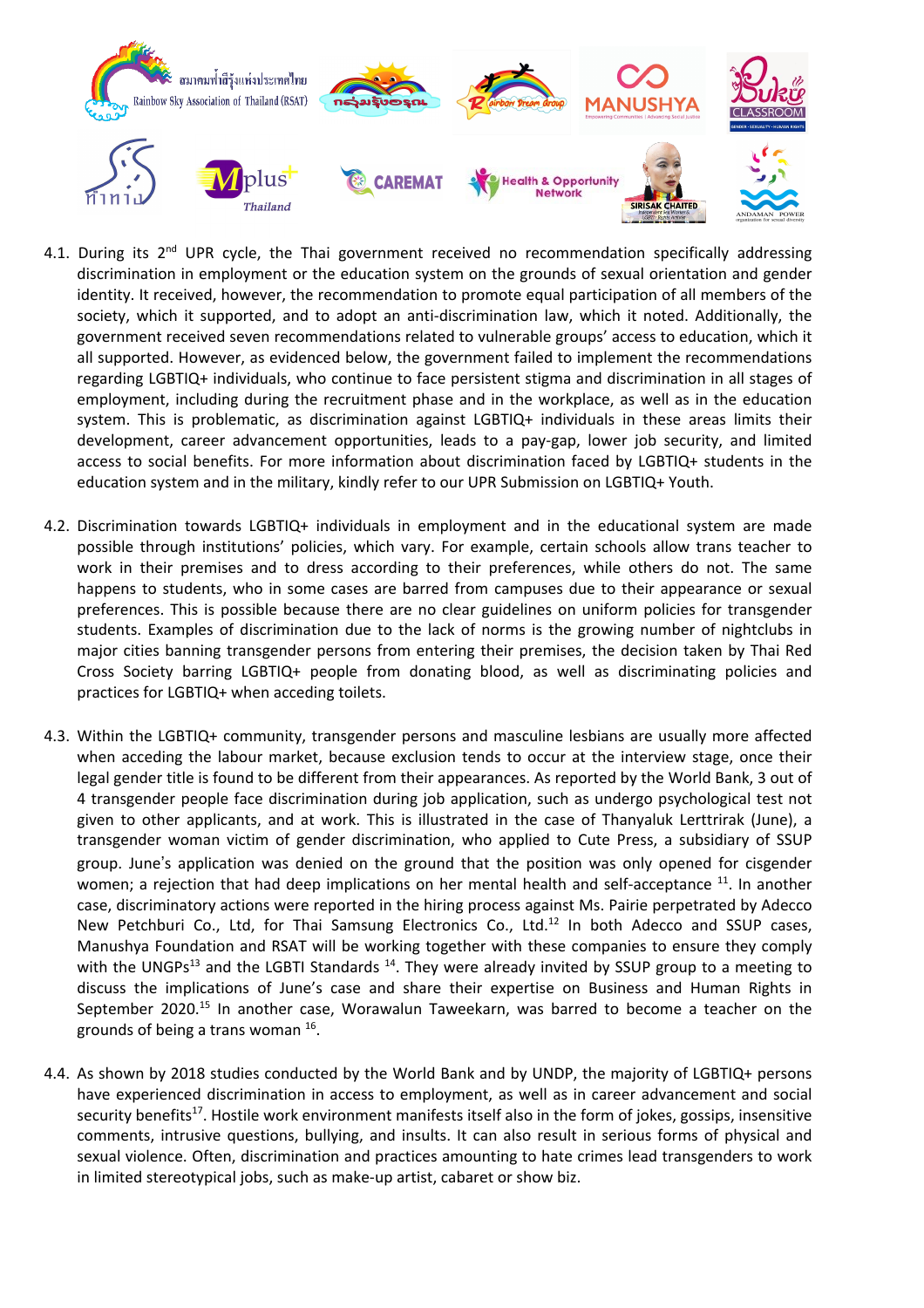

- 4.5. Transgender people often blame, for the lack of job opportunities, the unfair and discriminatory practices in the job market, which lead them often to work in bars or become sex workers. Thus, there is <sup>a</sup> vicious cycle: transgender people are discriminated and face stigma because they are associated with the sex industry, but the stigma leads them to have no choice other than to become <sup>a</sup> sex worker.
- 4.6. Problematically, when LGBTIQ+ individuals face discrimination, they do not have access to remedy they require, due to their underrepresentation in government structures, employers' organisations, and trade unions. Additionally, their interests are rarely discussed in social dialogue or in collective bargaining agreements. Consequently, when they encounter harassment and bullying, the avenues for workplace disputes resolutions around such issues are limited.

## **Section 5: Discrimination and harassment faced by LGBTIQ+ individuals in the private spheres**

- 5.1. During its 2<sup>nd</sup> UPR cycle, the Thai government did not receive any recommendation specifically addressing discrimination and sexual harassment faced by LGBTIQ+ individuals in the private spheres, such as within their families and at home. However, the government received 17 recommendations related to discrimination, particularly against women, of which it supported 16 and noted one.
- 5.2. In Thailand, LGBTIQ+ individuals are being stigmatized and discriminated against, even by their family members. 18 Demographic and socio-economic factors such as ethnicity, income, biological sex and religion influence the level of stigma and discrimination against LGBTIQ+ people. Generally, middle-class and upper-class families place more value towards 'saving face' and protecting family reputations than low-income families. On the other hand, LGBTIQ+ people from wealthier families may have more life options because of their financial status. Also, <sup>a</sup> UNDP 2019 national survey on experiences of discrimination and social attitudes towards LGBTIQ+ people in Thailand demonstrated that the general population is more accepting LGBTIQ+ people outside of their family that those within their immediate family. Consequently, LGBTIQ+ individuals may feel more accepted by people outside of their family, thus leading them to be more open about their sexuality with their social networks.<sup>19</sup>
- 5.3. Not being accepted by their families, LGBTIQ+ individuals experience severe challenges. For example, families who do not accept the sexual preference or identity of their children may pressure them into marriage with someone of the different sex as <sup>a</sup> way of hiding the person'<sup>s</sup> sexuality, or even in the hope that the marriage will eliminate same-sex desires and behaviours. Problematically, lack of family acceptance leads to LGBTIQ+ individuals hiding their identity and withdrawing from social support networks.<sup>20</sup> Additionally, lack of acceptance results in self-stigma and severe mental health issues: particularly in rural areas there are higher rates of suicidal attempts of LGBTIQ+ individuals. This is also evidenced in <sup>a</sup> study of the UNDP, conducted in 2018, during which half of the LGBTIQ+ respondents reported to have contemplated suicide, while one-sixth attempted it.

**Section 6: Intimidation, Transphobic attacks and Judicial Harassment of LGBTIQ+ persons because of their human rights work and activism**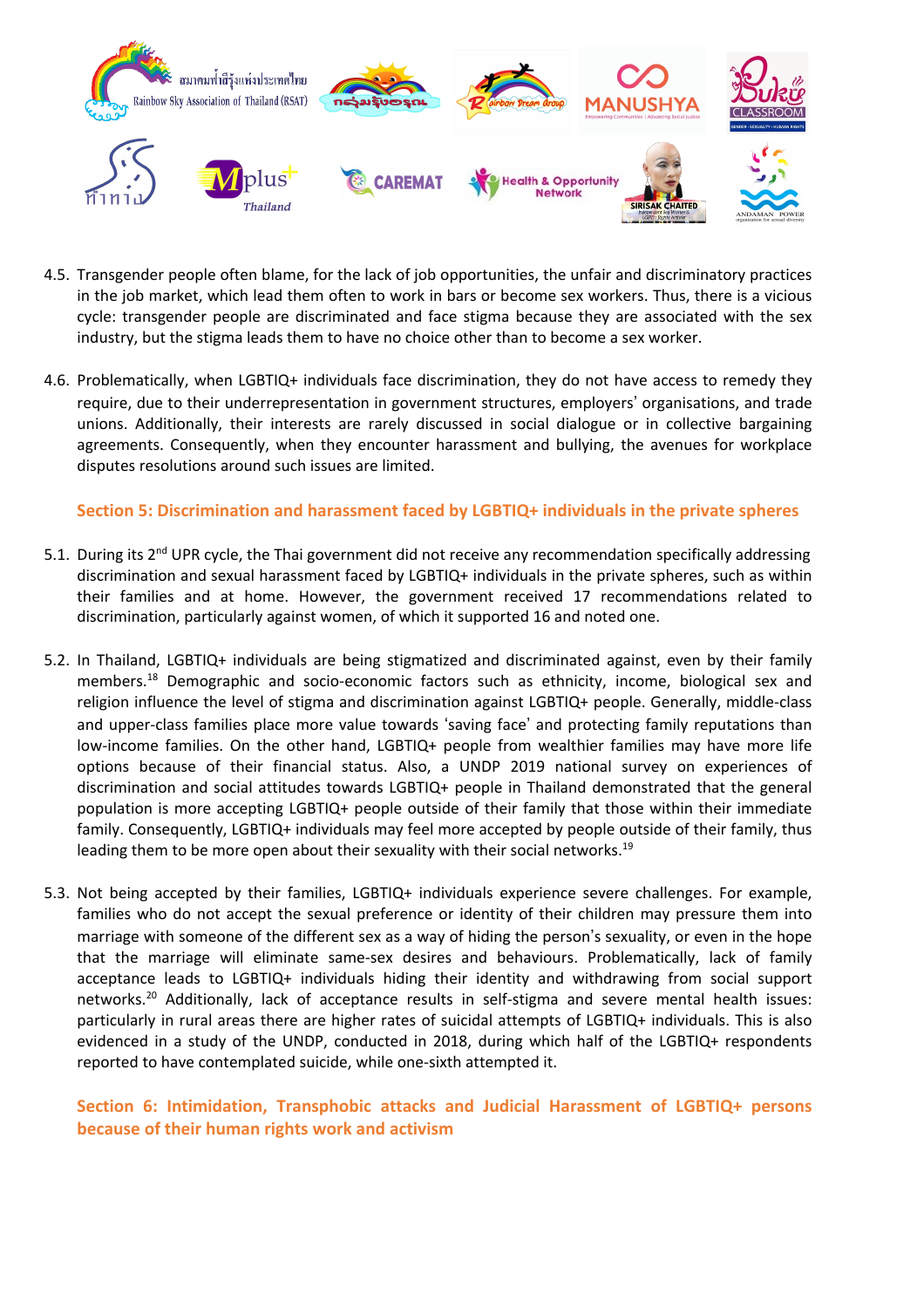

- 6.1. During its 2<sup>nd</sup> UPR cycle, Thailand previous UPR examination, the government received 9 recommendations on the protection of human rights defenders, journalists, and civil society representatives which are applicable to the case of LGBTIQ+ rights defenders. For example, the government committed to several recommendations including to "ensure that human rights defenders in Thailand are treated in accordance with the UN General Assembly Declaration on Human Rights Defenders." Of the recommendations received, 8 were accepted and 1 was noted. However, as examined in this section, the government has failed to effectively operationalize these recommendations in respect to LGBTIQ+ individuals defending human rights.
- 6.2. In January and February 2021, 21-years-old transgender woman Phetcharin, from Loei province located in Northern Thailand, faced gender-based hate crimes because of her sexual orientation and gender identity. The hate crime against her occurred in the form of threatening messages and phone calls from <sup>a</sup> man who claimed to be <sup>a</sup> journalist from Thairath TV. The man also visited her house and conducted an investigation on her to find personal information about her, place where she had worked, lawsuits she was engaged in, etc. He did not only threaten Ms. Phetcharin, but also contacted her mother and other acquittances. The journalist threatened when she refused to give him an interview regarding an incident that had occurred earlier in January involving Ms. Phetcharin. After that, the journalist continued to pressure Ms. Phetcharin to give him an interview, which he did through threats.<sup>21</sup>
- 6.3. Feeling scared and unsafe, Ms. Phetcharin reached out to the Rainbow Sky Association of Thailand, to seek help. At the Association, she was assisted by Ms. Nada Chaiyajit, transwoman, human rights lawyer, and prominent LGBTIQ+ activist. However, when Ms. Nada assisted Ms. Phetcharin and contacted the journalist regarding the incident and the threats, Ms. Nada also started receiving transphobic threats, including death threats, through messages and phone calls in which he warned her to 'stay out of his business'. In the messages to both transgender women, the journalist made clear that he hates transgender women, whom he called "faggots".<sup>22</sup> Both women became targets of the harassment as a result of their SOGIE, Ms. Nada additionally due to her legitimate human rights work and legal assistance to Ms. Phetcharin. Eventually, Ms. Phetcharin was forced to relocate from Loei province in order to ensure her safety and that of her family members, and both women will need to receive mental health support in order to restore their well-being and prevent trauma. With support of Manushya Foundation and the Rainbow Sky Association of Thailand, Ms. Nada and Ms. Phetcharin have submitted <sup>a</sup> complaint letter against the journalist to the Thairath TV on 12 February 2021, requesting effective investigation and justice.<sup>23</sup>
- 6.4. In early February 2021, an LGBTIQ+ and sex workers rights defender Sirisak Chaited "Ton" and Chanya Rattanathada "Panan", Thai transgender woman, LGBTIQ+ rights defender and co-founder of Young Pride Club, were charged under the Covid-19 Emergency Decree for joining pro-democracy protests in Chiang Mai in November 2020 where they publicly advocated for equality, justice and real democracy. On 16 February 2021, they were summoned to the Chiang Mai Police Station together with 32 other people to acknowledge their charges.<sup>24</sup> Their accusation is another case of the Thai government's actions to suppress legitimate human rights defenders' activities under the disguise of emergency measures.

**Section 7: Barriers faced by LGBTIQ+ persons in accessing healthcare services**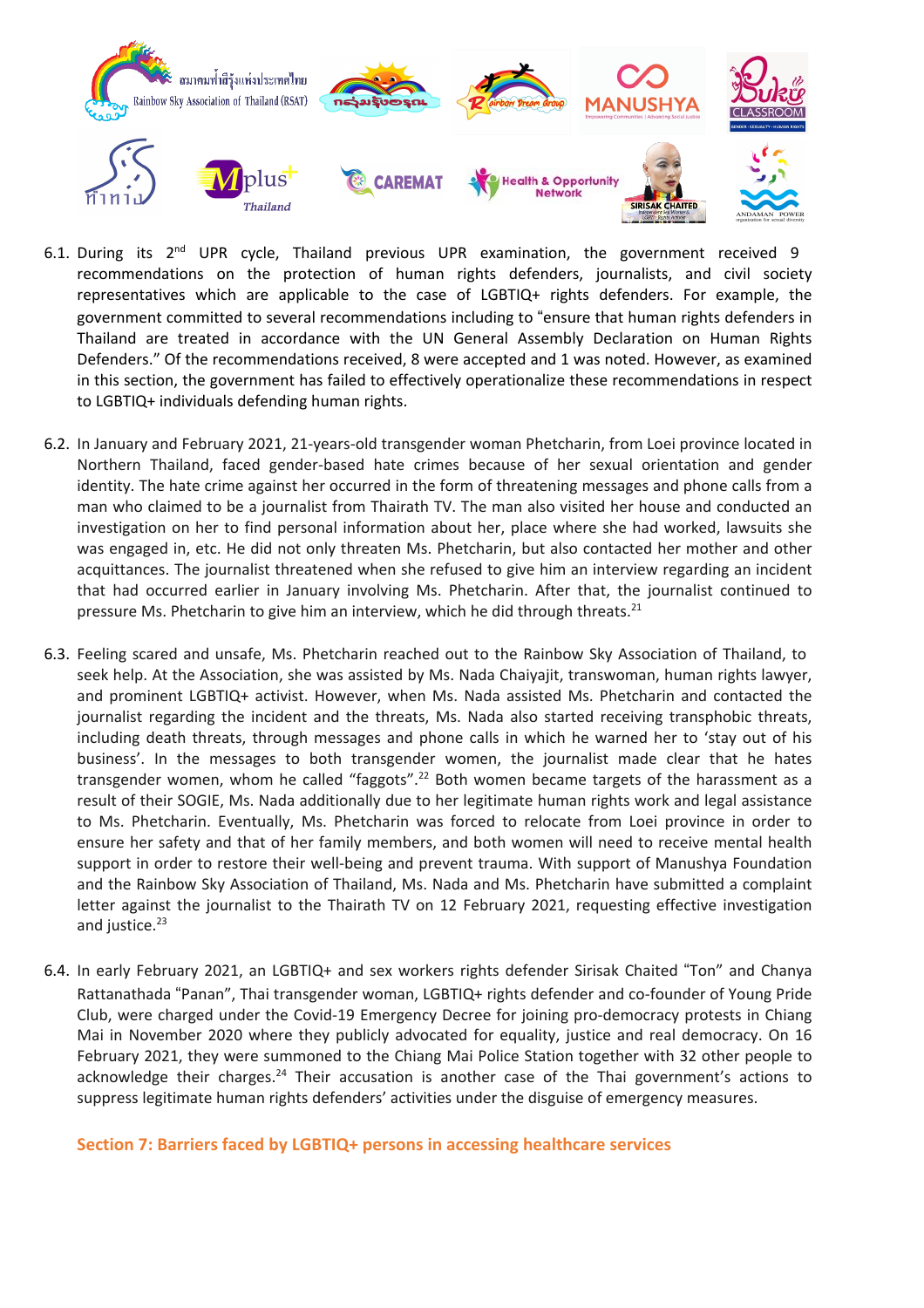

- 7.1. During its 2<sup>nd</sup> UPR cycle, the Thai government did not receive any recommendations specifically addressing the right to health of LGBTIQ+ persons, however, it received eight recommendations addressing the right to health of vulnerable populations, which it all supported. Among others, the Government committed to 'develop the health system through the strengthening of the right to enjoy health for all segments of the society and to facilitate access to health services for all the population in the Thai territory'. However, as evidenced below, the government failed to implement these recommendations with respect to the LGBTIQ+ community, who continue to face severe barriers in accessing healthcare services.
- 7.2. LGBTIQ+ people experience barriers in accessing health care and social services, and in some cases, they are being denied medical services and treatments.<sup>25</sup> Often, health care providers do not take patients' confidentiality seriously and reveal information about their SOGIE to their family or community, which is problematic due to the discrimination and stigmatisation they face within their families. In other instances, LGBTIQ+ patients are being mistreated, often because of their appearance or in relation to their positive HIV status. As reported by the UN survey of 2019, one in five LGBTIQ+ respondents faced difficulties accessing mental health services, hormone therapy and gender-affirming surgery.<sup>26</sup>
- 7.3. Resulting from stigma, discrimination and acts of prejudice in the Thai society and by healthcare personnel, LGBTIQ+ persons are unwilling to access medical healthcare, both in relation to physical and mental issues. This is also demonstrated by the fact that more than half of LGBTIQ+ people is unaware of their HIV status, especially among youth and bisexual women.

## **Section 8: Misinterpretation of LGBTIQ+ persons in the media, and insufficient representation in politics**

- 8.1. During its 2<sup>nd</sup> UPR cycle, the Thai government did not receive any recommendation addressing the problematic underrepresentation and negative portrayal of the LGBTIQ+ community in the media. Nonetheless, as evidence below, this issue deserves attention, as LGBTIQ+ individuals are often portrayed with derogatory terms. This does not only harm self-acceptance and well-being of LGBTIQ+ individuals, it also causes discrimination and stigma against them.<sup>27</sup>
- 8.2. LGBTIQ+ identities are vastly underrepresented in Thai news media, and often times, they are represented inaccurately, stereotypically, harmfully or without <sup>a</sup> clear understanding of their sexual orientation or gender identity and expression. A 2019 study conducted by Fongkaew found that gay men or Men who have Sex with Men (MSM) and Male to Female transgender people are overrepresented in the media compared to Female to Male transgender persons, lesbians, bisexuals, queer and/or intersex people. It was also found that 88 percent of news stories are based on secondary sources and do not include the voices of LGBTIQ+ people themselves.<sup>28</sup> Media also play on stereotypes associated with LGBTIQ+ identities.
- 8.3. In politics, LGBTIQ+ individuals are also underrepresented, with only three LGBTIQ+ Parliamentarians sitting at the National Assembly: Thunyawaj Kamolwangwat (Move Forward Party), Nateepat Kulsetthasith (Move Forward Party), and Kawinnart Takee (Thai Local Power Party). Although it is seen as <sup>a</sup> progress for Thailand, the representation of the LGBTIQ+ community at the Parliament remains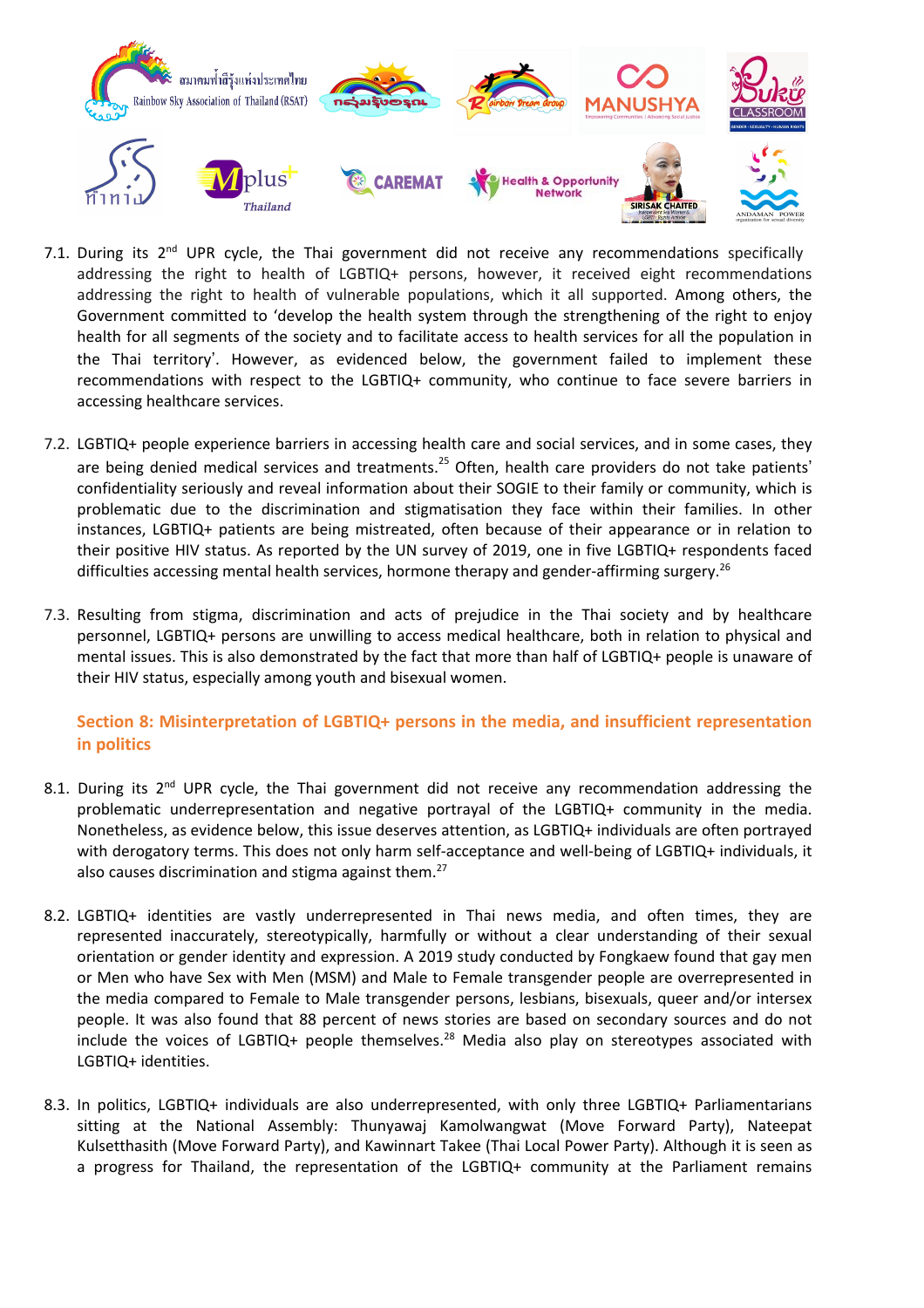

insufficient compare to the vibrant and large LGBTIQ+ community in the country. In 2019, the Parliament created <sup>a</sup> specific committee to address challenges faced by vulnerable populations, the '*Committee on Child Affairs, Youth, Women, Elderly, Persons with Disabilities, Ethnic Groups and LGBTQ people*', composed of members from vulnerable groups.<sup>29</sup> While this can be seen as a progress, it would be important for the LGBTIQ+ community to engage within <sup>a</sup> sub-committee specific to SOGIESC issues so that they can lobby for their own rights and effectively tackle rights violations and discrimination.

### **Section 9. The impacts of COVID-19 on the lives of LGBTIQ+ Individuals**

- 9.1. The COVID-19 crisis exacerbated the challenges faced by the LGBTIQ+ community, leaving them more vulnerable than others regarding economic impact, violence and discrimination and access to health. The pandemic has worsened the situation where LGBTIQ+ people have already struggled.
- 9.2. LGBTIQ+ individuals have been particularly hit by the economic impact of the pandemic. Many of them worked in industries such as entertainment, tourism or sex work which were the most affected due to the lockdown. <sup>30</sup> Those employed in the informal or irregular sectors were very likely to live without incomes and struggle to find shelter. <sup>31</sup> An online survey conducted by the UNDP Thailand and the Asia Pacific Transgender Network found that 47% of the LGBTI population lost their jobs or were forced to go on unpaid leave. <sup>32</sup> After being laid off, many of them were forced to come back to their families and were thus exposed to physical and emotional violence within the family unit, which was reported by 14% of respondents<sup>33</sup>. Access to benefits from the government COVID-19 response was hindered by complex procedures as many documents are required, which makes application difficult for LGBTIQ+. <sup>34</sup> This was demonstrated by the survey which revealed that and 51% of respondents did not receive assistance from the government. The pandemic also had an impact on their access to healthcare and medication as community clinics, where they used to go, were closed, causing trouble in finding hormones and HIV treatment. Even if public hospitals can provide the same treatment, they were unwilling to go there because of possible discrimination and prejudice from healthcare providers.<sup>35</sup>
- 9.3. The pandemic also impacted legislative processes and impeded legal developments of LGBTIQ+ rights. A proposed same sex marriage bill aimed at improving the rights of this community was postponed and delayed by other more urgent issues. The current legislation protecting LGBTIQ+ individuals from discrimination is the Gender Equality Act, <sup>a</sup> flawed Act, adopted in 2015. A panel established to review this law has yet to meet and make any progress because of the COVID-19 pandemic.<sup>36</sup>

#### **Section 10. Recommendations to the Thai Government**

Manushya Foundation, BUKU Classroom, Rainbow Sky Association of Thailand (RSAT), Health and Opportunity Network (HON), Sirisak Chaited, MPlus Foundation, CAREMAT, Andaman Power, Rainbow Dream Group Thailand, Ruangaroon Lampang Group and Tamtang make the following specific recommendations to the Thai government to ensure that the rights of LGBTIQ+ individuals are being protected and upheld.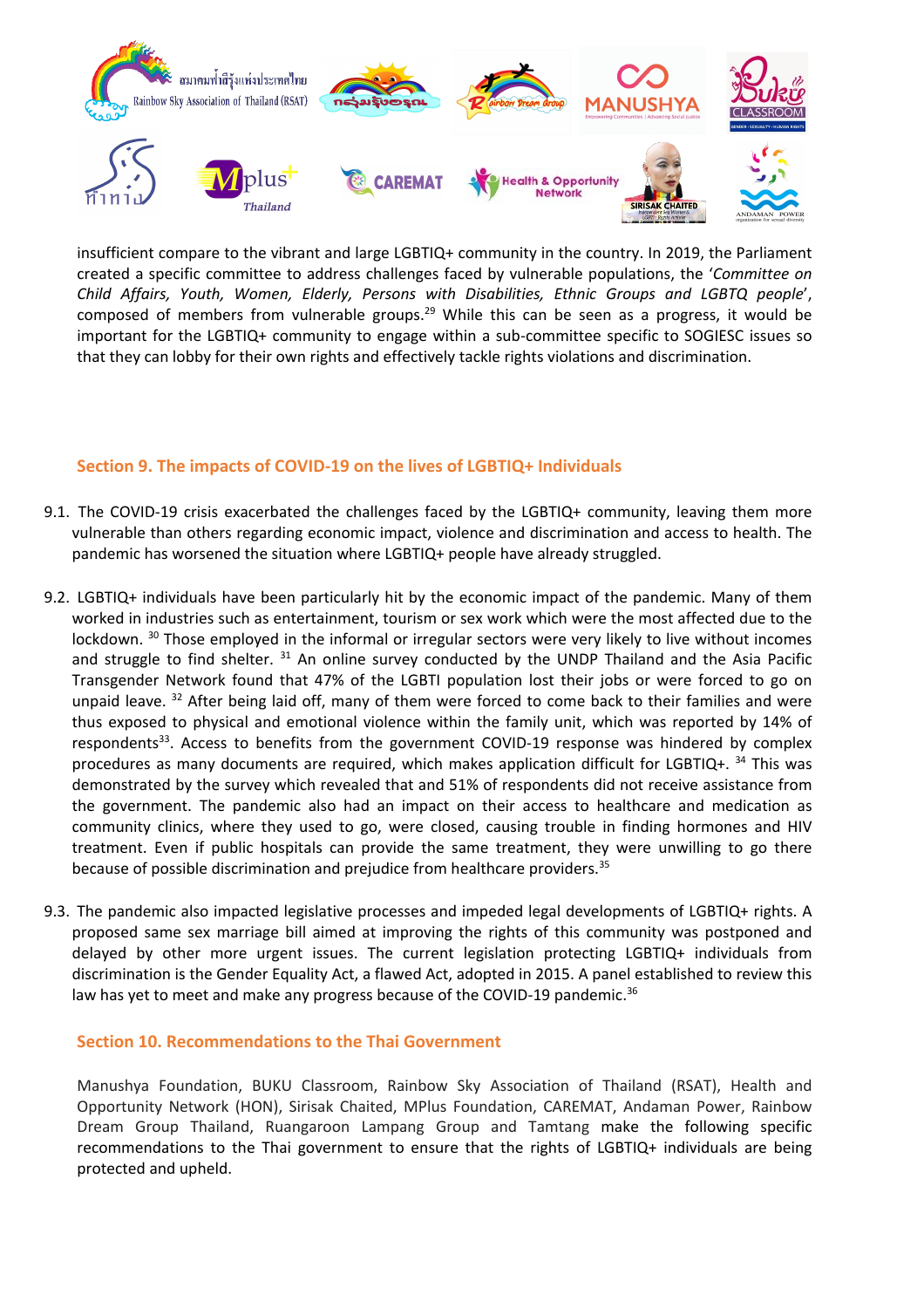

### **10.1. Regarding the lack of legal framework protecting the rights of LGBTIQ+ persons, and the lack of recognition of transgender identity**

a. Revise Section 27 of the 2017 Constitutional to unequivocally mention and recognise SOGIE, de facto ensuring that all people, including LGBTIQ+ persons, are entitled to enjoy the same protections provided in international human rights law and domestic legislations, including with respect to the right to life, security of persons and privacy, the right to be free from discrimination and the right to freedom of expression.

b. Guarantee that all persons are equal before the law and are entitled without any discrimination to the equal protection of the law. Prohibit any discrimination and guarantee to all persons equal and effective protection against discrimination on any ground such as race, colour, sex, language, religion, political or other opinion, natural or social origin, property, birth or other status.

c. Revise the 2015 Gender Equality Act to clearly cover sexual orientation, and push for the adoption of the gender recognition Bill, in order to protect transgender people'<sup>s</sup> rights, including their right to change their legal title without undergoing reassignment surgery.

d. Facilitate recognition of the preferred gender of transgender persons and establish arrangements to permit relevant identity documents to be reissued reflecting gender and name, without infringement of other human rights.

### **10.2. Regarding the absence of legislation recognizing same sex marriages**

a. Embody the principles of equality and non-discrimination on the basis of sexual orientation and gender identity in its national constitution or other appropriate legislation.

b. Amend the Civil and Commercial Code, Book 4, Article 1448 to recognize same-sex marriages, so that same-sex couples would be guaranteed equal rights, duties, and protections under the law.

### **10.3. Regarding the discrimination faced by LGBTIQ+ individuals in employment, the education system, and military conscription**

a. Enact <sup>a</sup> comprehensive anti-discriminatory legislation that includes discrimination on the grounds of sexual orientation and gender identity among prohibited grounds and recognize intersecting forms of discrimination.

b. Amend laws that overlook discrimination in all stages of employment, such as the 2008 Civil Service Act, which in Section 36.4 it is prohibited for <sup>a</sup> person for being <sup>a</sup> civil servant if "being morally defective to the extent of being socially objectionable", which leads to a discriminatory reading against LGBTIQ+ people.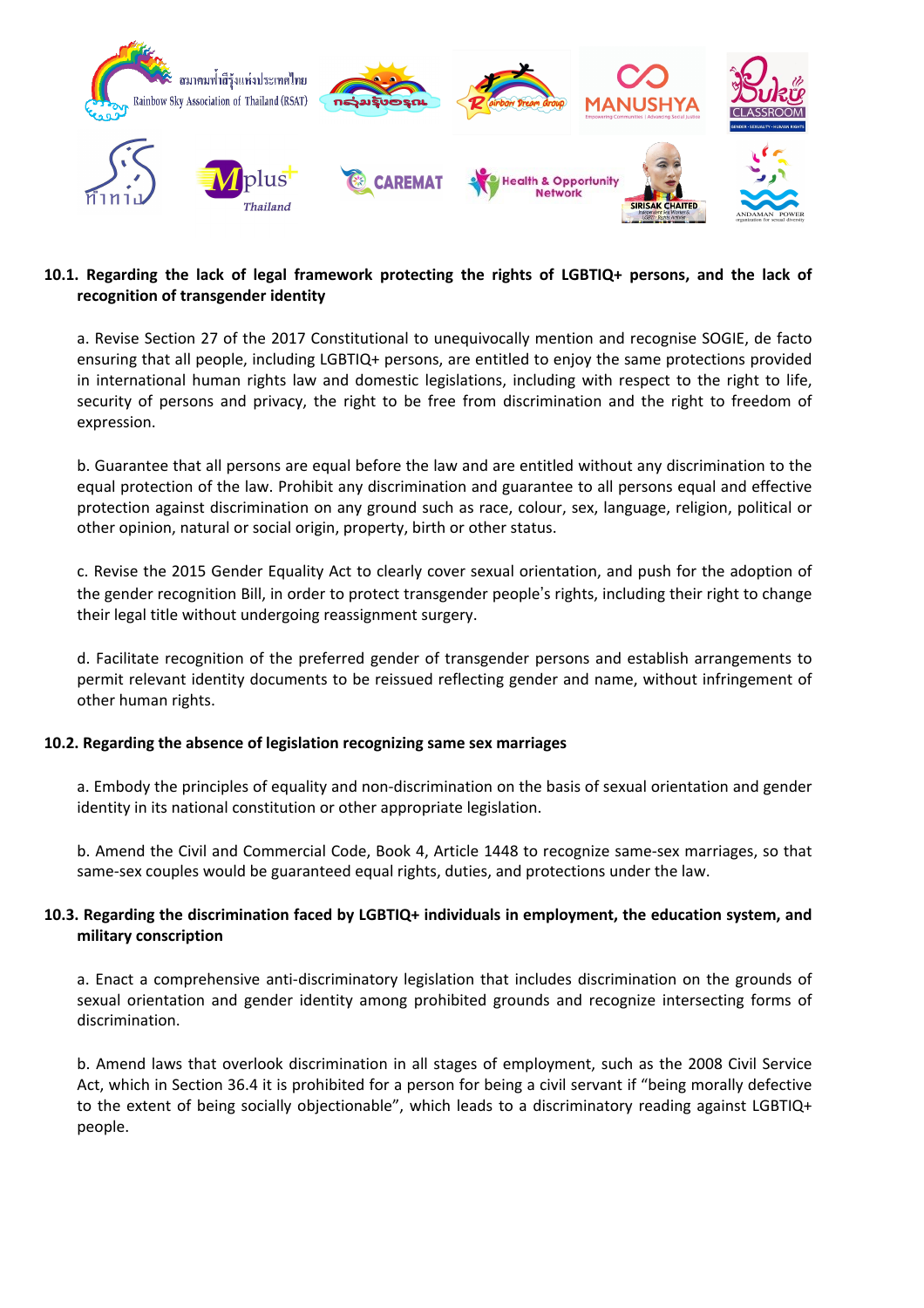

c. Ensure equal treatment with <sup>a</sup> view to eliminating discrimination in all aspects of employment and occupation for all workers, by enacting an anti-discrimination law and monitoring body specifically designed to tackle employment discrimination, and to penalise perpetrators of such violations.

#### **10.4. Regarding the discrimination and harassment faced by LGBTIQ+ individuals in the private spheres**

a. Ensure that individuals can exercise their rights to freedom of expression in safety, without discrimination on grounds of sexual orientation and gender identity.

#### **10.5. Regarding intimidation, transphobic attacks and judicial harassment of LGBTIQ+ persons because of their human rights work and activism**

a. According to section 84 (e) of the Report of the United Nations High Commissioner for Human Rights on Discriminatory laws and practices and acts of violence against individuals based on their sexual orientation and gender identity, the Royal Thai Government should enact <sup>a</sup> comprehensive antidiscriminatory legislation that includes discrimination on the grounds of sexual orientation and gender identity among prohibited grounds and recognize intersecting forms of discrimination. In this regard, the Thai Cabinet should collaborate with civil society organizations to enact gender-sensitive laws, applicable to all sectors and segments of society. Thailand should therefore immediately repeal the 2015 Gender Equality Act'<sup>s</sup> provision allowing for sexual and gender-based discrimination on grounds of welfare and safety protection, as well as for religious or security reasons and ensure that, in all relevant policies, SOGIE are included as <sup>a</sup> basis for non-discrimination.

b. According to Article 26 of the International Covenant on Civil and Political Rights, Thailand must guarantee that all persons are equal before the law and are entitled without any discrimination to the equal protection of the law. In this respect, the law shall prohibit any discrimination and guarantee to all persons equal and effective protection against discrimination on any ground such as race, colour, sex, language, religion, political or other opinion, national or social origin, property, birth or other status. The Royal Thai Government shall therefore revise Section 27 of the 2017 Constitution of Thailand to unequivocally mention and recognize SOGIE as <sup>a</sup> basis for discrimination, and to investigate and punish discriminatory criminal incidents against LGBTIS+ individuals both online and offline as hate crimes.

c. Ensure that human rights defenders, including LGBTIQ+ rights defenders and activists, journalists, civil society members, lawyers and academics are able to carry out their legitimate activities to bring to light human rights violations without fear or undue hindrance, obstruction or legal and administrative harassment in line with Thailand'<sup>s</sup> obligations under the ICCPR and with respect to the UN Declaration on Human Rights Defenders.

d. To address harassment and gender-based hate crimes against LGBTIQ+ individuals, and ensure that people experiencing such incidents have access to remedy in accordance with Thailand'<sup>s</sup> international human rights obligations under Articles 2(1), 2(3) and 14 of the ICCPR.

#### **10.6. Regarding the barriers faced by LGBTIQ+ persons in accessing healthcare services**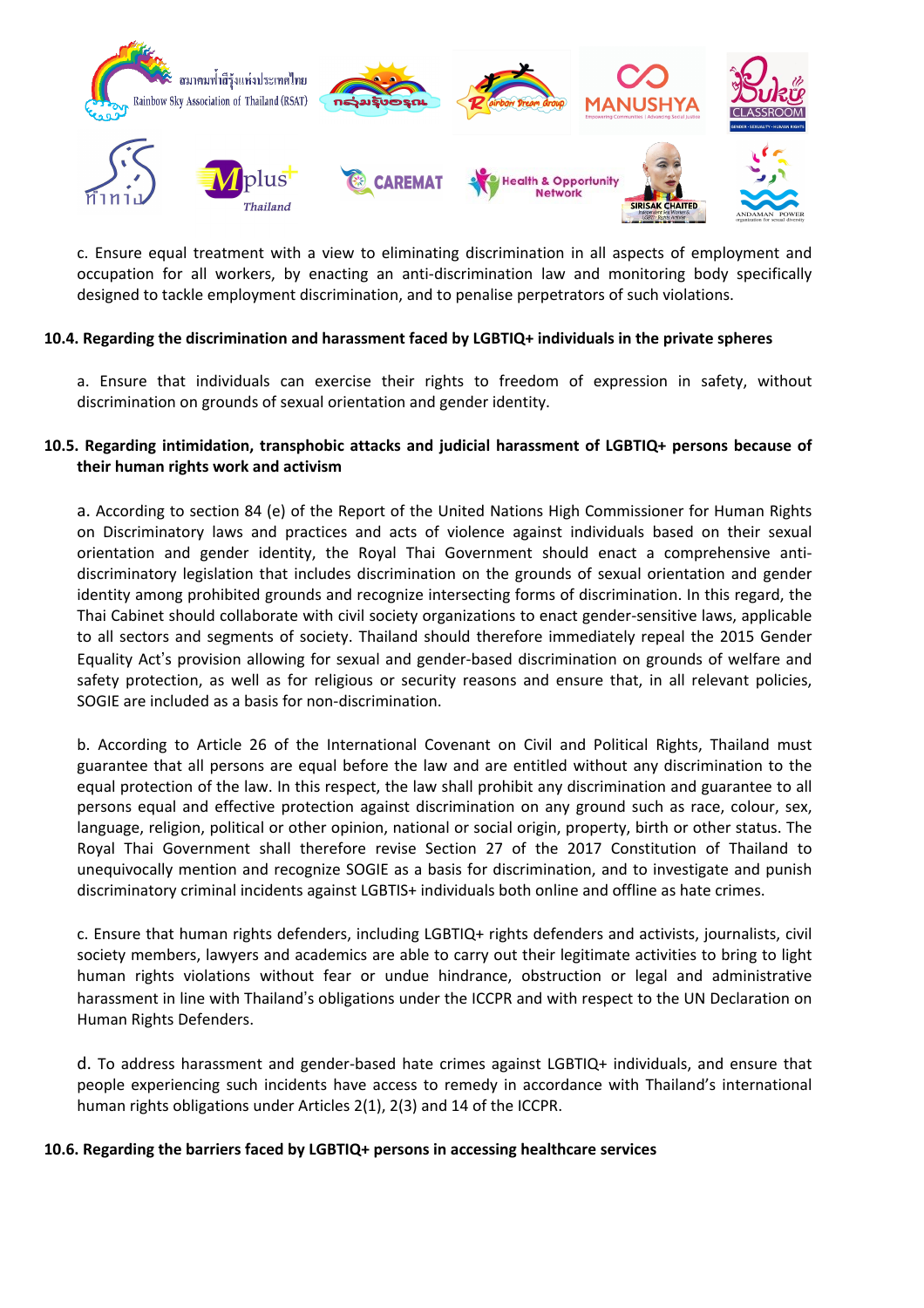

a. Ensure full protection against discrimination and intensify measures to ensure that lesbian, gay, bisexual, transgender, intersex people do not suffer from discrimination and violence. This is particularly important as LGBTIQ+ people still experience stigma and discriminatory practices when accessing health services in Thailand, ranging from insensitive jokes, irrelevant questions being asked, and in some cases, lack of confidentiality around the patient'<sup>s</sup> SOGIE, medical services and treatments being denied.

b. Take all necessary legislative, administrative and other measures to ensure enjoyment of the right to the highest attainable standard of health, without discrimination, on the basis of sexual orientation or gender identity.

c. Ensure that healthcare facilities, goods and services are designed to improve the health status of, and respond to the needs of, all persons without discrimination on the basis of, and taking into account, sexual orientation and gender identity.

#### **10.7. Regarding the misinterpretation of LGBTIQ+ persons in the media, and insufficient representation in politics**

a. Take appropriate measures to secure adequate advancement of persons of diverse sexual orientations and gender identities as may be necessary to ensure such groups or individuals equal enjoyment or exercise of human rights.

b. Raise awareness of LGBTIQ+ and SOGIE rights, sensitise journalists to LGBTIQ+ issues and develop <sup>a</sup> handbook of good practices for reporting on these.

c. Ensure that LGBTIQ+ persons are fairly represented in all sectors of society, including in the media and in politics.

### **10.8. Regarding the impacts of COVID-19 on the lives of LGBTIQ+ individuals**

a. Ensure that LGBTIQ+ persons have access to health care and medicine, especially by addressing social stigma and discrimination in public hospitals., as recommended in the Report on the impact of the COVID-19 pandemic on the human rights of LGBT persons of the Independent Expert on protection against violence and discrimination based on sexual orientation and gender identity.

b. Take into consideration the specific needs of LGBTIQ+ and include them in COVID-19 responses; Ensure that they have access to benefits without discrimination.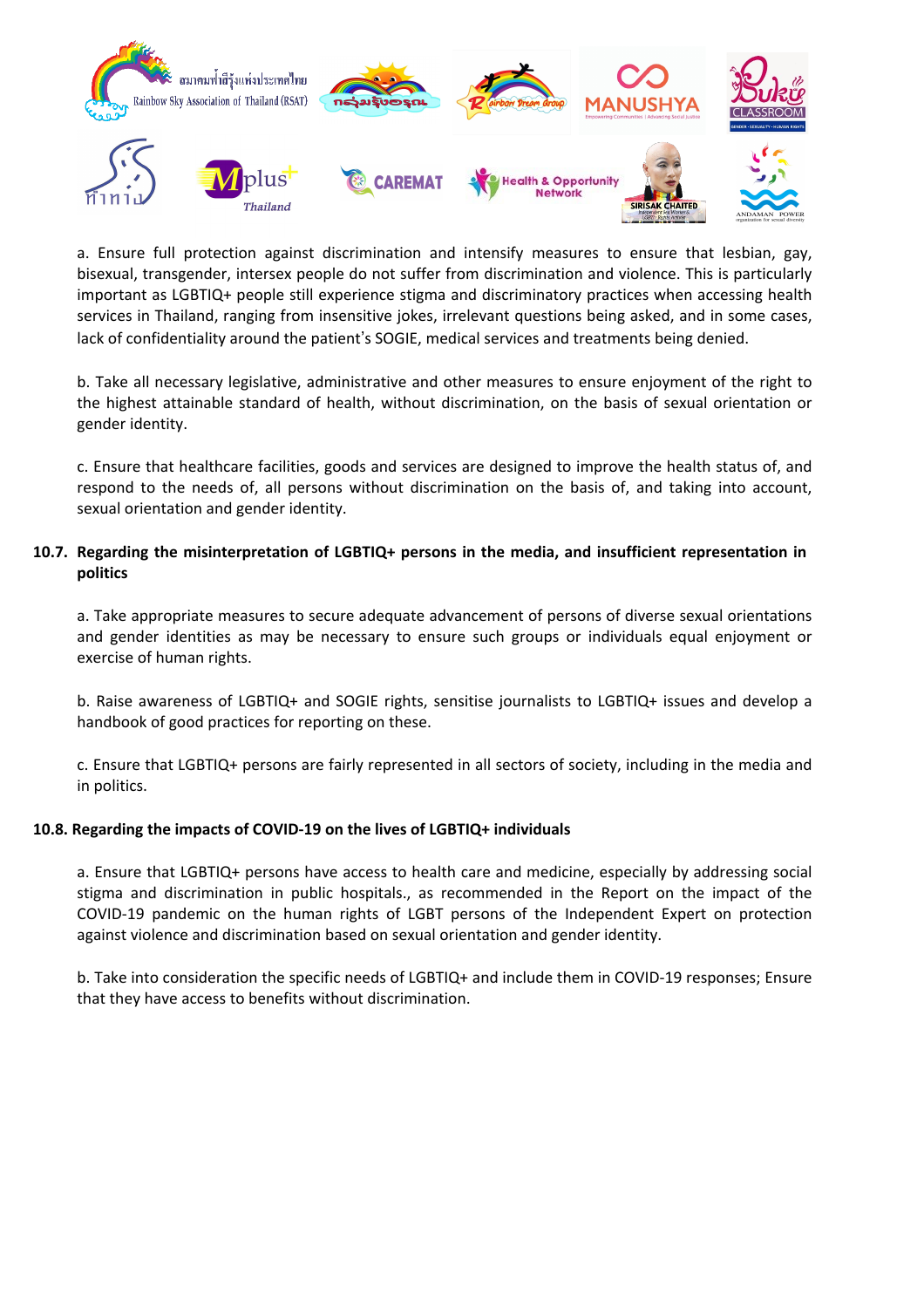

# **Endnotes**

- 1 Parliament of Thailand, The Gender Equality Act B.E.2558 (2015), available at: [https://www.ilo.org/dyn/natlex/docs/ELECTRONIC/100442/120478/F764760666/THA100442%20Eng.pdf](https://www.ilo.org/dyn/natlex/docs/ELECTRONIC/100442/120478/F764760666/THA100442%2520Eng.pdf)
- **2** Thailand'<sup>s</sup> Gender Equality Act Five Years On?', Thai Inquirer, 29 December 2020, available at: <https://www.thaienquirer.com/22048/thailands-gender-equality-act-five-years-on/>
- 3 'Gender Recognition Bill set to be tabled', Bangkok Post, 6 August 2020, available at: <https://www.bangkokpost.com/thailand/general/1963599/gender-recognition-bill-set-to-be-tabled>
- 4 UNDP, *Legal Gender Recognition in Thailand: A Legal and Policy Review,* May 2018, available at: https://www.undp.org/content/dam/thailand/docs/legal-gender-recognition-in-thailand-2018.pdf.
- 5 The Secretariat of The House of Representatives, Report of Result of Public Consultation and the Effects that may occur from the Amendment of Civil and Commercial Code, (14 October 2020)',. (n.d.), available at: [https://www.parliament.go.th/section77/manage/files/file\\_20201012123103\\_2\\_94.pdf?fbclid=IwAR1WoC0AoHKKbYGFWCx3tB](https://www.parliament.go.th/section77/manage/files/file_20201012123103_2_94.pdf?fbclid=IwAR1WoC0AoHKKbYGFWCx3tBCHKzlI5v3Nz0J8FybqKBGcG-gyO3fRq7lE5m0) [CHKzlI5v3Nz0J8FybqKBGcG-gyO3fRq7lE5m0](https://www.parliament.go.th/section77/manage/files/file_20201012123103_2_94.pdf?fbclid=IwAR1WoC0AoHKKbYGFWCx3tBCHKzlI5v3Nz0J8FybqKBGcG-gyO3fRq7lE5m0). See also: Manushya Foundation, *Spotlight on Thailand'<sup>s</sup> LGBTIQ+ Marriage Movement*, 13 July 2020, available at: <https://www.manushyafoundation.org/post/spotlight-lgbtqi-marriage-movements-thailand>
- 6 Bangkok Post, *Civil partnership act hits roadblock,* 15 February 2021, available at: https://www.bangkokpost.com/thailand/special-reports/2068187/civil-partnership-bill-hits-roadblock
- 7 Prachatai, Cabinet approves Civil Partnership bill, 9 July 2020, <https://prachatai.com/english/node/8636>. See also, Manushya Foundation, *Spotlight on Thailand'<sup>s</sup> LGBTIQ+ Marriage Movement*, 13 July 2020, available at: <https://www.manushyafoundation.org/post/spotlight-lgbtqi-marriage-movements-thailand>
- 8 Prachatai, *Cabinet approves Civil Partnership bill*, 9 July 2020, <https://prachatai.com/english/node/8636>. See also: Manushya Foundation, *Spotlight on Thailand'<sup>s</sup> LGBTIQ+ Marriage Movement*, 13 July 2020, available at: <https://www.manushyafoundation.org/post/spotlight-lgbtqi-marriage-movements-thailand>
- 9 Bangkok Post, *LGBT Community vows to push harder in 2021*, 15 February 2021, available at: <https://www.bangkokpost.com/thailand/general/2068191/lgbt-community-vows-to-push-harder-in-2021> 10
- Bangkok Post, *LGBT Community vows to push harder in 2021*, 15 February 2021, available at: <https://www.bangkokpost.com/thailand/general/2068191/lgbt-community-vows-to-push-harder-in-2021>
- <sup>11</sup> Manushya Foundation, Tackling gender discrimination at the work place: the case of June vs Cute Press (SSUP Group), 1 September 2020, available at: [https://www.manushyafoundation.org/post/tackling-gender-discrimination-at-the-workplace-the](https://www.manushyafoundation.org/post/tackling-gender-discrimination-at-the-workplace-the-case-of-june-vs-cute-press-ssup-group)[case-of-june-vs-cute-press-ssup-group](https://www.manushyafoundation.org/post/tackling-gender-discrimination-at-the-workplace-the-case-of-june-vs-cute-press-ssup-group)

<sup>12</sup> Manushya Foundation, RSAT, Joint Statement: Regarding Solutions to Uphold Human Rights in ADECCO New Petchburi Co. LTD and Thai SAMSUNG Electronics Co. LTD'<sup>s</sup> Supply Chains After <sup>a</sup> Discrimination Case Was Reported, 20 November 2019, available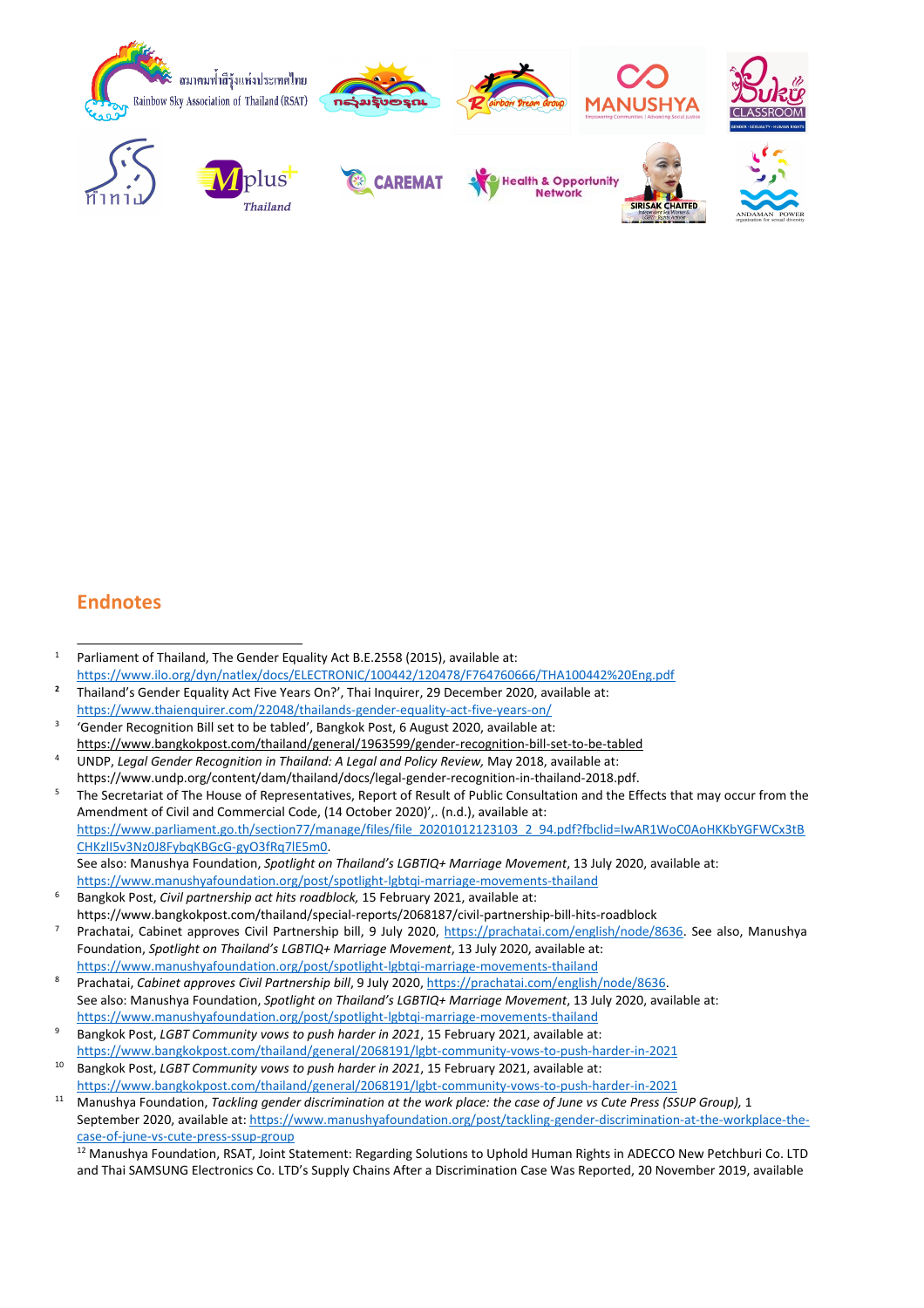

at: <https://www.manushyafoundation.org/joint-statement-diversity-samsung-a> <sup>13</sup> OHCRH, United Nations Guiding Principles on Business and Human Rights, available at: [https://www.ohchr.org/documents/publications/guidingprinciplesbusinesshr\\_en.pdf](https://www.ohchr.org/documents/publications/guidingprinciplesbusinesshr_en.pdf) <sup>14</sup> OHCHR, Standards of Conduct for business on tackling discrimination against LGTI people, available at: <https://www.ohchr.org/EN/Issues/Discrimination/Pages/Biz4LGBTI.aspx> <sup>15</sup> Manushya Foundation, Tackling Gender Discrimination at the Workplace: the case of June vs. Cute Press (SSUP Group)!, 1 September 2020, available at: [https://www.manushyafoundation.org/post/tackling-gender-discrimination-at-the-workplace-the](https://www.manushyafoundation.org/post/tackling-gender-discrimination-at-the-workplace-the-case-of-june-vs-cute-press-ssup-group)[case-of-june-vs-cute-press-ssup-group](https://www.manushyafoundation.org/post/tackling-gender-discrimination-at-the-workplace-the-case-of-june-vs-cute-press-ssup-group) 16 Bangkok Post, *The Good Fight,* 13 May 2019, available at: [https://www.bangkokpost.com/life/social-and-lifestyle/1676628/the](https://www.bangkokpost.com/life/social-and-lifestyle/1676628/the-good-fight)[good-fight](https://www.bangkokpost.com/life/social-and-lifestyle/1676628/the-good-fight) 17 UNDP, *Legal Gender Recognition in Thailand: A Legal and Policy Review,* May 2018, available at: https://www.undp.org/content/dam/thailand/docs/legal-gender-recognition-in-thailand-2018.pdf. <sup>18</sup> Manushya Foundation, *Spotlight on LGBTIQ+ Recognition in Thailand*, <sup>23</sup> July 2020, available at: <https://www.manushyafoundation.org/post/spotlight-on-lgbtqi-recognition-in-thailand> 19 UNDP, Tolerance but not inclusion: a national survey on experiences of discrimination and social attitutdes towards LGBT people *in Thailand*, 2 December 2019, available at: [https://www.undp.org/content/undp/en/home/librarypage/democratic](https://www.undp.org/content/undp/en/home/librarypage/democratic-governance/tolerance-but-not-inclusion.html)[governance/tolerance-but-not-inclusion.html](https://www.undp.org/content/undp/en/home/librarypage/democratic-governance/tolerance-but-not-inclusion.html) 20 UNDP, Tolerance but not inclusion: a national survey on experiences of discrimination and social attitutdes towards LGBT people *in Thailand*, 2 December 2019, available at: [https://www.undp.org/content/undp/en/home/librarypage/democratic](https://www.undp.org/content/undp/en/home/librarypage/democratic-governance/tolerance-but-not-inclusion.html)[governance/tolerance-but-not-inclusion.html](https://www.undp.org/content/undp/en/home/librarypage/democratic-governance/tolerance-but-not-inclusion.html) 21 Prachatai, *LGBTQ rights activist faces transphobic death threat*, 5 February 2021, available at: <https://prachatai.com/english/node/9055> 22 Prachatai, L*GBTIQ+ rights activist faces transphobic death threat, 5* February 2021, available at : <https://prachatai.com/english/node/9055> 23 Active News, "สมาคมฟ้าสีรุ้ง" ร้องผู้บริหารสื่อช่องดัง เหตุนักข่าวในสังกัด คุกคาม LGBTQ+, <sup>12</sup> February 2021, available at: https://theactive.net/news/20210212/ <sup>24</sup> Manushya Foundation*, Human Of Courage - Chanya Rattanathada "Panan",* <sup>17</sup> February 2021, available at: <https://www.manushyafoundation.org/post/human-of-courage-chanya-rattanathada-panan>; Manushya Foundation, *Human Of Courage - Sirisak Chaited "Ton",* 13 February 2021, available at: <https://www.manushyafoundation.org/post/human-of-courage-sirisak-chaited-ton> 25 UNDP, Stories of Stigma: Exploring Stigma and Discrimination against Thai transgender People while Accessing Health Care and in *Other Settings*, February 2020, available at: [https://www.th.undp.org/content/thailand/en/home/library/gender\\_equality/stories-of-stigma.html](https://www.th.undp.org/content/thailand/en/home/library/gender_equality/stories-of-stigma.html) .

- 26 UNDP, Tolerance but not inclusion: a national survey on experiences of discrimination and social attitutdes towards LGBT people in Thailand, 2 December 2019, available at: [https://www.undp.org/content/undp/en/home/librarypage/democratic](https://www.undp.org/content/undp/en/home/librarypage/democratic-governance/tolerance-but-not-inclusion.html)[governance/tolerance-but-not-inclusion.html](https://www.undp.org/content/undp/en/home/librarypage/democratic-governance/tolerance-but-not-inclusion.html)
- <sup>27</sup> Manushya Foundation, *Spotlight on LGBTIQ+ Recognition in Thailand*, <sup>23</sup> July 2020, available at: <https://www.manushyafoundation.org/post/spotlight-on-lgbtqi-recognition-in-thailand>
- 28 Kangwan Fongkaew , PhD, Anoporn Khruataeng , BS, Sumon Unsathit , BA, Matawii Khamphiirathasana , BA, Nisarat Jongwisan , BA, Oranong Arlunaek , MIB & Jensen Byrne , MA, "Gay Guys are Shit-Lovers" and "Lesbians are Obsessed With Fingers": The (Mis)Representation of LGBTIQ People in Thai News Media, *Journal of Homosexuality*, 8 December 2019, <https://doi.org/10.1080/00918369.2017.1398026>
- 29 Committee on Child Affairs, Youth, Women, Elderly, Persons with Disabilities, Ethnic Groups and LGBTQ people, website accessed *on 24* March 2021, available at: [https://www.parliament.go.th/ewtcommittee/ewt/25\\_people/main.php?filename=commission&fbclid=IwAR2eLA2mKWG2ksBxl](https://www.parliament.go.th/ewtcommittee/ewt/25_people/main.php?filename=commission&fbclid=IwAR2eLA2mKWG2ksBxlbIi8vUAGhw2EiLeF1lkRrihJtzQaZd2S7J-DbV_ABo) [bIi8vUAGhw2EiLeF1lkRrihJtzQaZd2S7J-DbV\\_ABo](https://www.parliament.go.th/ewtcommittee/ewt/25_people/main.php?filename=commission&fbclid=IwAR2eLA2mKWG2ksBxlbIi8vUAGhw2EiLeF1lkRrihJtzQaZd2S7J-DbV_ABo) 30
- Bangkok Post, *LGBT Communities vows to push harder in 2021,* 15 February 2021, available at: https://www.bangkokpost.com/thailand/general/2068191/lgbt-community-vows-to-push-harder-in-2021 31
- UNDP, *COVID 19 amplifying inequalities for transgender people,* 15 May 2020, available at: https://www.th.undp.org/content/thailand/en/home/blog/2020/covid-19-amplifying-inequalities-for-transgender-people.html 32
- Oxford Policy Management and UN Thailand, '*Social impact assessment of COVID 19 in Thailand'*, July 2020, available at: https://www.unicef.org/thailand/media/5071/file/Social%20Impact%20Assessment%20of%20COVID-19%20in%20Thailand.pdf
- 33 Bangkok Post 'Being trans during the pandemic', 18 January 2021, available at: [https://www.bangkokpost.com/life/social-and](https://www.bangkokpost.com/life/social-and-lifestyle/2052739/being-trans-in-a-pandemic)[lifestyle/2052739/being-trans-in-a-pandemic](https://www.bangkokpost.com/life/social-and-lifestyle/2052739/being-trans-in-a-pandemic)